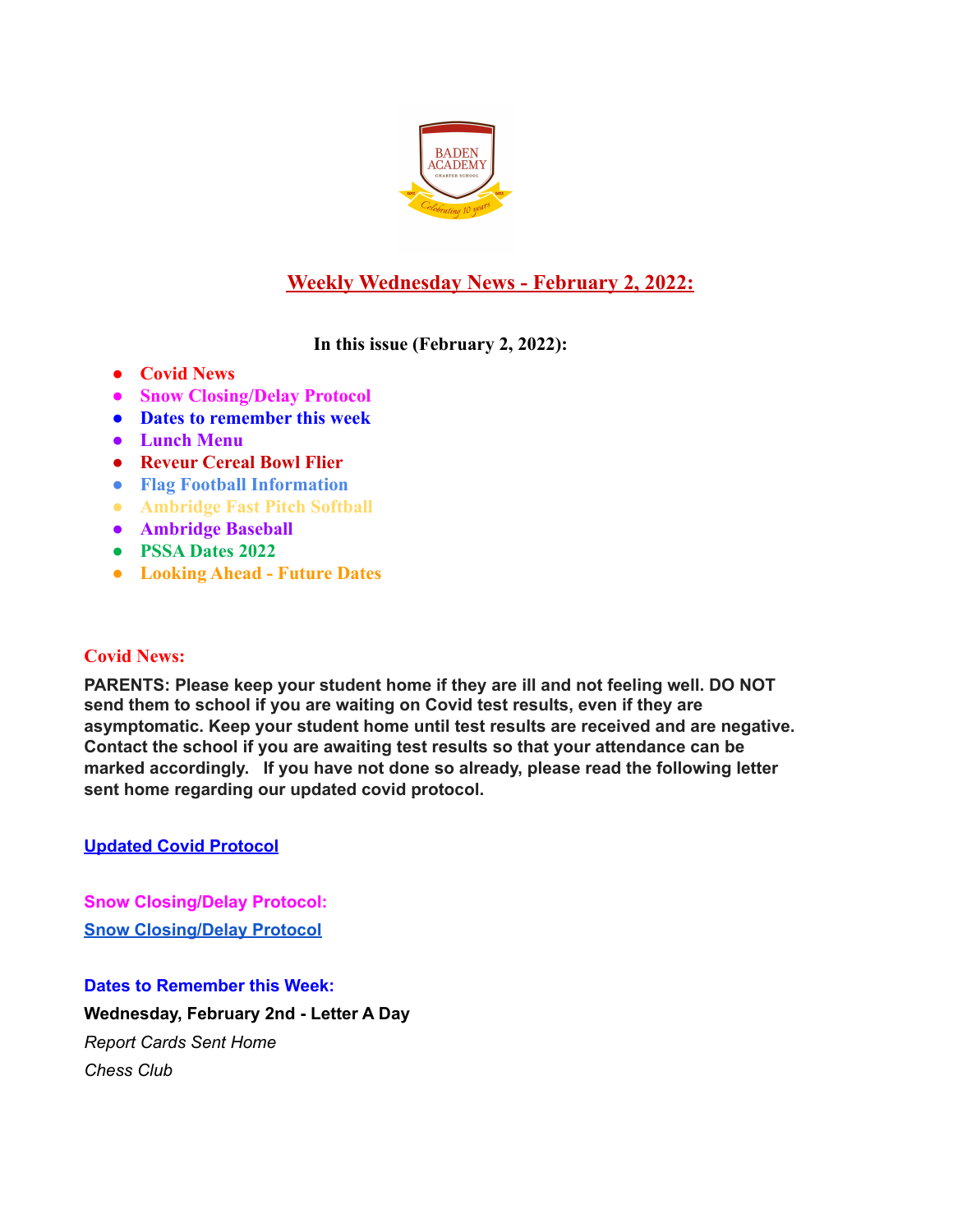*Moe's Fundraiser Pick Up 4:30pm- 5:00pm in Breezeway*

**Thursday, February 3rd- Letter B Day**

*Future Engineers 3rd Grade In-House Field Trip (9am-2pm)*

**Friday, February 4th- No School/Staff In service** *Parent/Teacher Conferences*

## **Monday, February 7th- Letter C Day**

*Take Action Club Fundraiser Ends (Women's Shelter of Beaver County) Take Action Club Last Day of Cereal Drive*

#### **Tuesday, February 8th- Letter D Day**

*Robotics Club Music/Blocking "Prologue/Belle" – Narrators, Beast, Enchantress Belle, Maurice, Gaston, LeFou, Silly Girls, Baker, Bookseller, Townspeople (pages 1 -17) –*

#### **Wednesday, February 9th - Letter E Day**

*Chess Club Music/Blocking/Choreography – "Belle" - Belle, Maurice, Gaston, LeFou, Silly Girls, Baker, Bookseller, Townspeople (pages 1 – 17) Moe's Fundraiser Pick Up 4:30pm- 5:00pm in Breezeway*

**Lunch Menu: Lunch Menu [1/31-2/4](https://docs.google.com/document/d/1o8qTok8VHrOGBce_ivt6uMG9sh9BEDZDPFQGmlCdeVk/edit?usp=sharing) Lunch Menu [2/7-2/11](https://docs.google.com/document/d/1b1mEl_Qg5gyQVrRyvlPXFQU2kL2sfKGs34xr4FdeRrE/edit?usp=sharing)**

**Reveur Cereal Bowl Flier: [Cereal](https://docs.google.com/document/d/1m_v2nOAjnovpUD-HaWvyCgitHQqRsT3uy84dKB1TzHM/edit?usp=sharing) Bowl Flier**

**Flag Football Flier: Flag [Football](https://docs.google.com/document/d/1D63yq1cvTZEs36T2PO9CScwdPsN7D4G2FBt0DmZ3k-w/edit?usp=sharing) Flier**